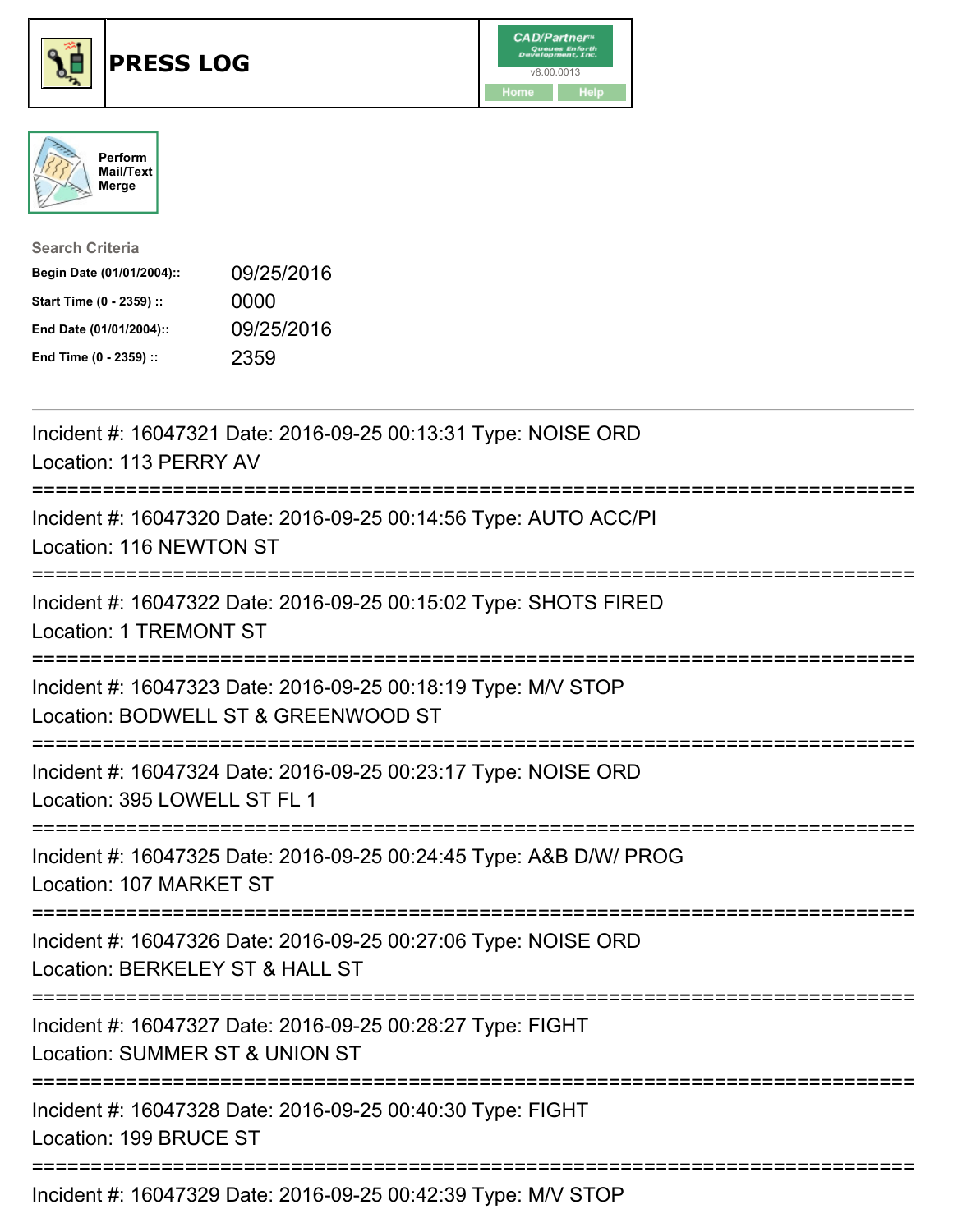| Location: LAWRENCE ST & TRENTON ST                                                                                               |
|----------------------------------------------------------------------------------------------------------------------------------|
| Incident #: 16047330 Date: 2016-09-25 00:46:43 Type: NOISE ORD<br>Location: 22 MILTON ST<br>:=================================== |
| Incident #: 16047331 Date: 2016-09-25 00:53:51 Type: M/V STOP<br>Location: LAWRENCE ST & TRENTON ST                              |
| Incident #: 16047332 Date: 2016-09-25 00:54:08 Type: FIGHT<br>Location: 199 BRUCE ST                                             |
| Incident #: 16047333 Date: 2016-09-25 01:06:08 Type: NOISE ORD<br>Location: 250 PROSPECT ST                                      |
| Incident #: 16047335 Date: 2016-09-25 01:08:01 Type: SHOTS FIRED<br>Location: BROADWAY & MANCHESTER ST<br>-------------------    |
| Incident #: 16047334 Date: 2016-09-25 01:09:02 Type: NOISE ORD<br>Location: 3 LEA ST FL 2                                        |
| Incident #: 16047336 Date: 2016-09-25 01:24:09 Type: UNWANTEDGUEST<br>Location: 107 MARKET ST                                    |
| Incident #: 16047337 Date: 2016-09-25 01:25:21 Type: MAL DAMAGE<br>Location: 350 HAVERHILL ST FL 1                               |
| Incident #: 16047338 Date: 2016-09-25 01:36:29 Type: M/V STOP<br>Location: ESSEX ST & LAWRENCE ST                                |
| Incident #: 16047339 Date: 2016-09-25 01:39:46 Type: NOISE ORD<br>Location: 45 PROSPECT ST                                       |
| Incident #: 16047340 Date: 2016-09-25 01:48:38 Type: M/V STOP<br>Location: HAMPSHIRE ST & LOWELL ST                              |
| Incident #: 16047341 Date: 2016-09-25 01:49:12 Type: NOISE ORD<br>Location: 161 PARK ST                                          |
| Incident #: 16047342 Date: 2016-09-25 01:52:44 Type: NOISE ORD<br>Location: 9 SAXONIA AV                                         |
| Incident #: 16047343 Date: 2016-09-25 01:53:14 Type: M/V STOP                                                                    |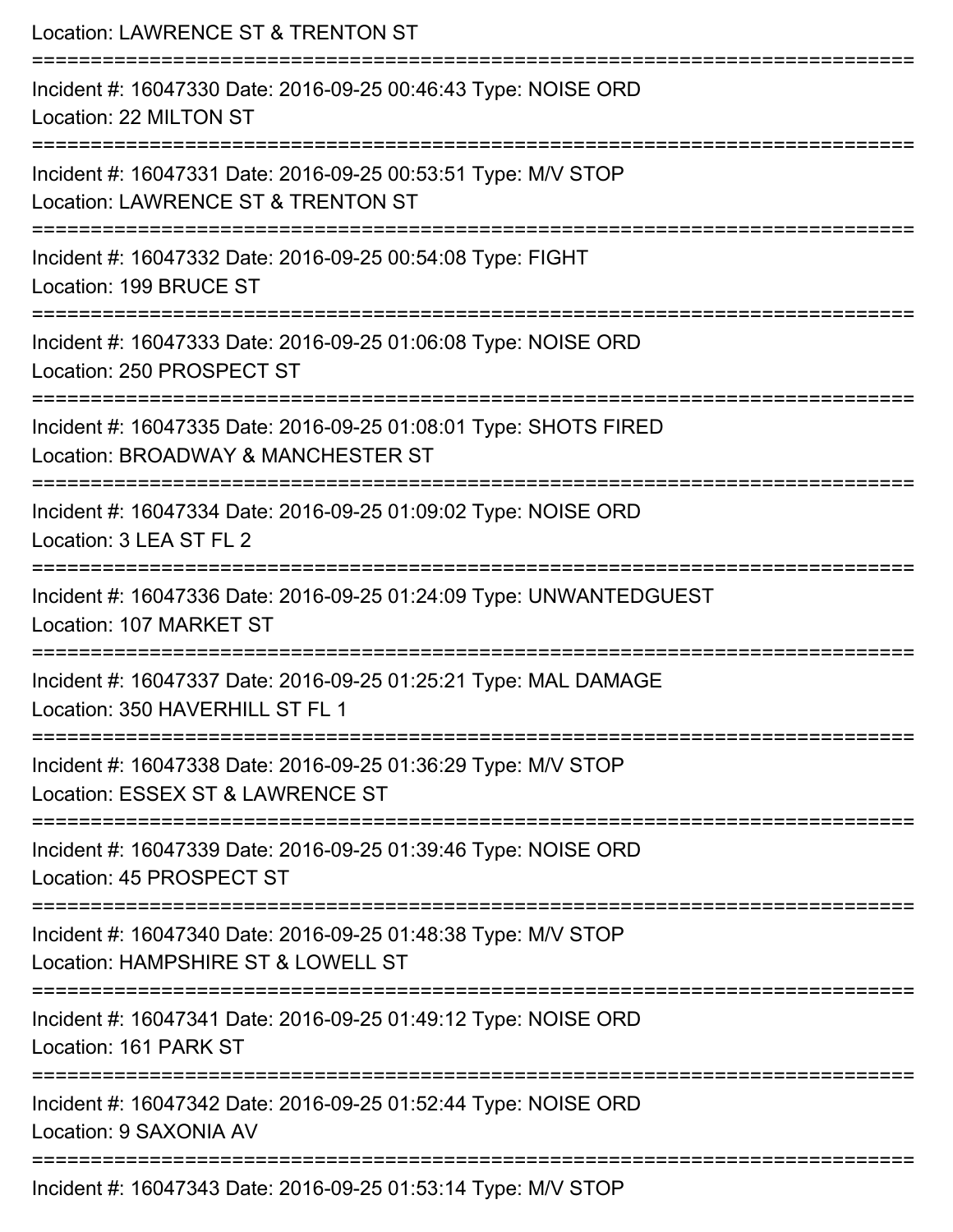| Incident #: 16047344 Date: 2016-09-25 01:58:06 Type: NOISE ORD<br>Location: 660 HAVERHILL ST                 |
|--------------------------------------------------------------------------------------------------------------|
| Incident #: 16047345 Date: 2016-09-25 02:06:01 Type: M/V STOP<br>Location: HAMPSHIRE ST & HAVERHILL ST       |
| Incident #: 16047346 Date: 2016-09-25 02:10:01 Type: M/V STOP<br>Location: BROADWAY & LOWELL ST              |
| Incident #: 16047347 Date: 2016-09-25 02:11:15 Type: DOMESTIC/PROG<br>Location: 209 ABBOTT ST FL 3           |
| Incident #: 16047348 Date: 2016-09-25 02:11:33 Type: ALARMS<br>Location: KATCHEL MOTOR CORP / 9 HAMPSHIRE ST |
| Incident #: 16047349 Date: 2016-09-25 02:12:27 Type: BUILDING CHK<br>Location: TEDESCHI / 703 HAVERHILL ST   |
| Incident #: 16047351 Date: 2016-09-25 02:14:41 Type: BUILDING CHK<br>Location: WALGREENS / 135 BROADWAY      |
| Incident #: 16047350 Date: 2016-09-25 02:14:41 Type: NOISE ORD<br>Location: 249 PROSPECT ST FL 1             |
| Incident #: 16047352 Date: 2016-09-25 02:16:30 Type: SUS PERS/MV<br>Location: MT VERNON PARK / null          |
| Incident #: 16047353 Date: 2016-09-25 02:16:42 Type: NOISE ORD<br>Location: 112 MARSTON ST #403 FL 4         |
| Incident #: 16047354 Date: 2016-09-25 02:20:29 Type: NOISE ORD<br>Location: 10 PROSPECT CT #2                |
| Incident #: 16047355 Date: 2016-09-25 02:21:17 Type: FIGHT<br>Location: 22 CAMELLA TEOLI WY                  |
| Incident #: 16047356 Date: 2016-09-25 02:27:38 Type: ALARM/BURG<br>Location: K-OSS LOUNGE / 596 ESSEX ST     |
| Incident #: 16047357 Date: 2016-09-25 02:33:26 Type: FIGHT                                                   |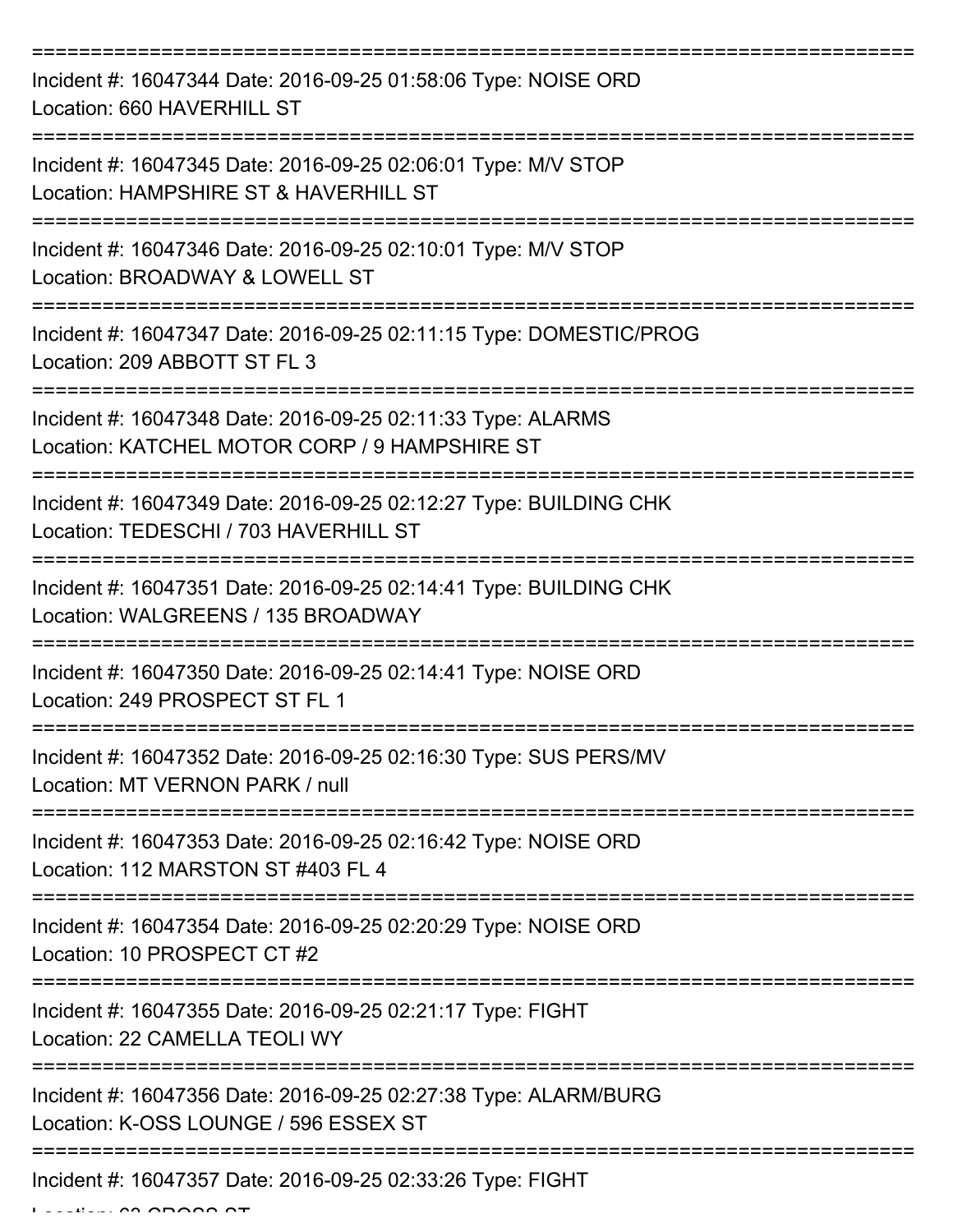| Incident #: 16047358 Date: 2016-09-25 02:34:02 Type: MAL DAMAGE<br>Location: 22 CAMELLA TEOLI WY                |
|-----------------------------------------------------------------------------------------------------------------|
| Incident #: 16047359 Date: 2016-09-25 02:45:22 Type: M/V STOP<br>Location: 300 HAVERHILL ST                     |
| Incident #: 16047360 Date: 2016-09-25 02:58:51 Type: NOISE ORD<br>Location: 3 LEA ST                            |
| Incident #: 16047361 Date: 2016-09-25 02:59:17 Type: NOISE ORD<br>Location: 35 BROOK ST                         |
| Incident #: 16047362 Date: 2016-09-25 03:08:22 Type: M/V STOP<br><b>Location: CENTRAL BRIDGE</b>                |
| Incident #: 16047363 Date: 2016-09-25 03:09:35 Type: SHOTS FIRED<br>Location: 15 UNION ST                       |
| Incident #: 16047364 Date: 2016-09-25 03:10:01 Type: SHOTS FIRED<br>Location: 9 PROSPECT CT                     |
| Incident #: 16047365 Date: 2016-09-25 03:19:15 Type: M/V STOP<br>Location: AVON ST & JACKSON ST                 |
| Incident #: 16047366 Date: 2016-09-25 03:33:20 Type: NOISE ORD<br>Location: 101 HOWARD ST FL 2                  |
| Incident #: 16047367 Date: 2016-09-25 03:45:47 Type: M/V STOP<br>Location: ARLINGTON ST & HAMPSHIRE ST          |
| Incident #: 16047368 Date: 2016-09-25 03:48:42 Type: B&E/PROG<br>Location: 159 FARNHAM ST FL 1                  |
| Incident #: 16047369 Date: 2016-09-25 03:54:00 Type: SHOTS FIRED<br>Location: ELM ST & JACKSON ST               |
| Incident #: 16047370 Date: 2016-09-25 04:16:31 Type: ALARM/BURG<br>Location: MARIA LAUNDROMAT / 149 LAWRENCE ST |
| Incident #: 16047371 Date: 2016-09-25 04:16:55 Type: DISTURBANCE                                                |

Location: 30 E HAVEDHILL CT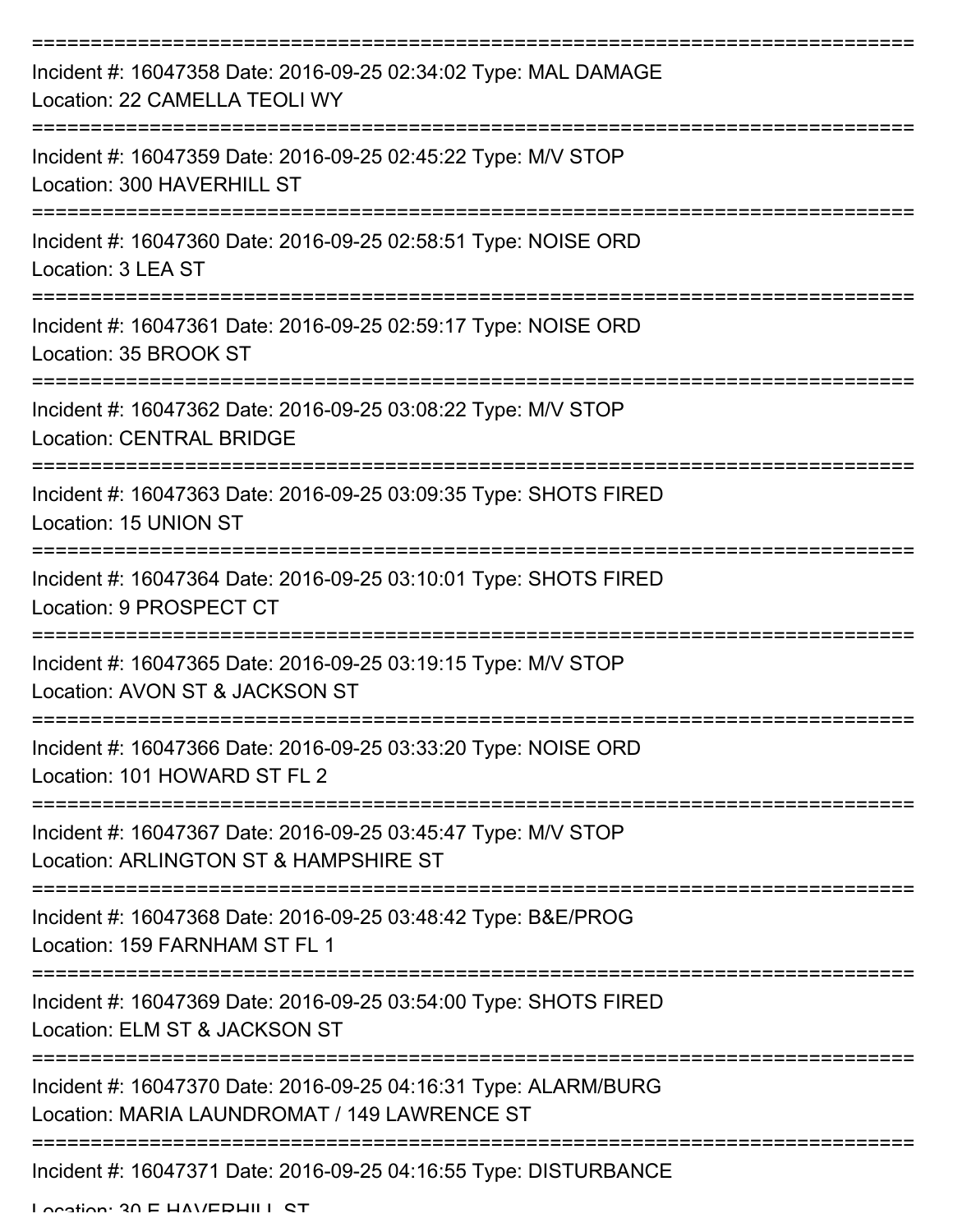| Incident #: 16047372 Date: 2016-09-25 04:34:19 Type: M/V STOP<br>Location: INMAN ST & S BROADWAY                                         |
|------------------------------------------------------------------------------------------------------------------------------------------|
| Incident #: 16047374 Date: 2016-09-25 04:37:46 Type: DISTURBANCE<br>Location: 85 NESMITH ST                                              |
| Incident #: 16047373 Date: 2016-09-25 04:39:00 Type: SPECIAL CHECK<br>Location: HAFFNERS GAS STATION / 194 S BROADWAY                    |
| Incident #: 16047375 Date: 2016-09-25 04:42:12 Type: PRISONER CHK<br>Location: 1 GENERAL ST                                              |
| Incident #: 16047376 Date: 2016-09-25 04:43:25 Type: SUS PERS/MV<br>Location: 1 CAMELLA TEOLI WY                                         |
| Incident #: 16047377 Date: 2016-09-25 04:44:01 Type: FIGHT<br>Location: 53 BELLEVUE ST                                                   |
| ----------------<br>Incident #: 16047378 Date: 2016-09-25 04:54:24 Type: BUILDING CHK<br>Location: HAFFNERS GAS STATION / 194 S BROADWAY |
| Incident #: 16047379 Date: 2016-09-25 04:55:10 Type: BUILDING CHK<br>Location: GRUMPY G / 91A COMMON ST                                  |
| Incident #: 16047380 Date: 2016-09-25 05:04:49 Type: M/V STOP<br>Location: ANDOVER ST & S UNION ST                                       |
| Incident #: 16047381 Date: 2016-09-25 05:20:17 Type: AMBULANCE ASSSI<br>Location: 220 CARLETON ST FL 1                                   |
| Incident #: 16047382 Date: 2016-09-25 05:25:27 Type: NOISE ORD<br>Location: 242 PROSPECT ST                                              |
| Incident #: 16047383 Date: 2016-09-25 05:56:36 Type: MAL DAMG PROG<br>Location: 98 JACKSON ST #D                                         |
| Incident #: 16047384 Date: 2016-09-25 05:58:19 Type: MAL DAMAGE<br>Location: 108 SPRINGFIELD ST FL 3                                     |
| Incident #: 16047385 Date: 2016-09-25 06:08:23 Type: MAN DOWN                                                                            |

Location: 375 HAVERHILL ST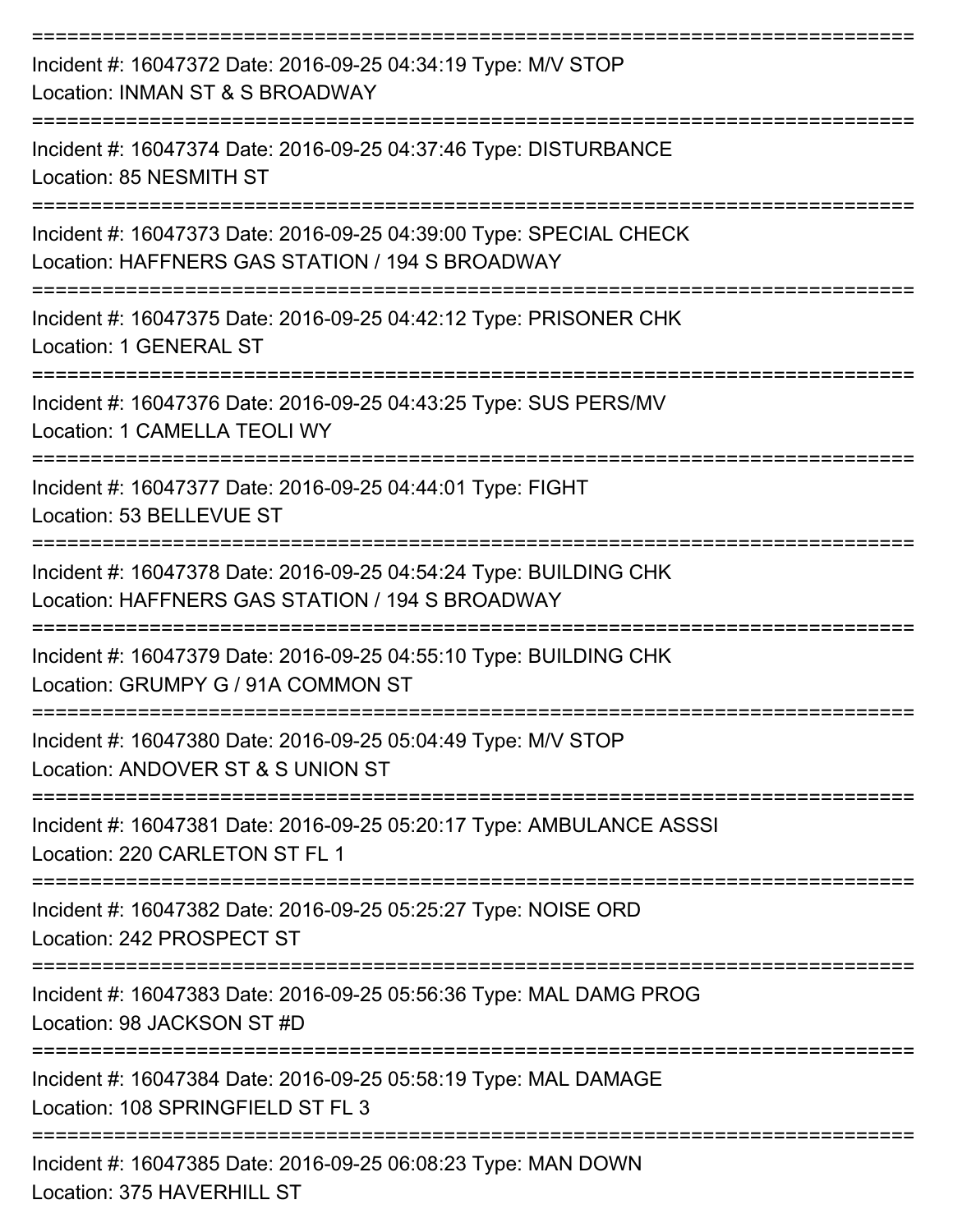| Incident #: 16047386 Date: 2016-09-25 06:32:11 Type: ALARMS<br>Location: 599 CANAL ST                                                                           |
|-----------------------------------------------------------------------------------------------------------------------------------------------------------------|
| ==================================<br>----------------------<br>Incident #: 16047387 Date: 2016-09-25 06:53:12 Type: NOTIFICATION<br>Location: 15 BODWELL ST #2 |
| Incident #: 16047388 Date: 2016-09-25 06:54:14 Type: DOMESTIC/PROG<br>Location: 129 BAILEY ST                                                                   |
| Incident #: 16047389 Date: 2016-09-25 06:56:17 Type: GUN CALL<br>Location: PROSPECT & SWAN                                                                      |
| Incident #: 16047390 Date: 2016-09-25 07:02:38 Type: ASSSIT AMBULANC<br>Location: COR UNUM MEAL CENTER / 191 SALEM ST                                           |
| Incident #: 16047391 Date: 2016-09-25 07:07:52 Type: GUN CALL<br>Location: JACKSON ST & MONTGOMERY ST                                                           |
| .====================<br>Incident #: 16047393 Date: 2016-09-25 07:08:32 Type: M/V STOP<br>Location: BROADWAY & LOWELL ST                                        |
| Incident #: 16047392 Date: 2016-09-25 07:08:58 Type: M/V STOP<br><b>Location: FRANKLIN ST</b>                                                                   |
| Incident #: 16047394 Date: 2016-09-25 07:13:40 Type: M/V STOP<br>Location: BROADWAY & LOWELL ST                                                                 |
| Incident #: 16047395 Date: 2016-09-25 07:44:17 Type: UNWANTEDGUEST<br>Location: CUMBERLAND FARMS / 320 S BROADWAY                                               |
| Incident #: 16047396 Date: 2016-09-25 08:04:13 Type: M/V STOP<br>Location: ANDOVER ST & S BROADWAY                                                              |
| Incident #: 16047397 Date: 2016-09-25 08:08:52 Type: ALARM/BURG<br>Location: FREDDIE MINI MART / 130 FRANKLIN ST                                                |
| Incident #: 16047398 Date: 2016-09-25 08:25:25 Type: AUTO ACC/NO PI<br>Location: 223 WINTHROP AV                                                                |
| Incident #: 16047399 Date: 2016-09-25 08:37:56 Type: DOMESTIC/PROG<br>Location: 71 BROOKFIELD ST FL 3                                                           |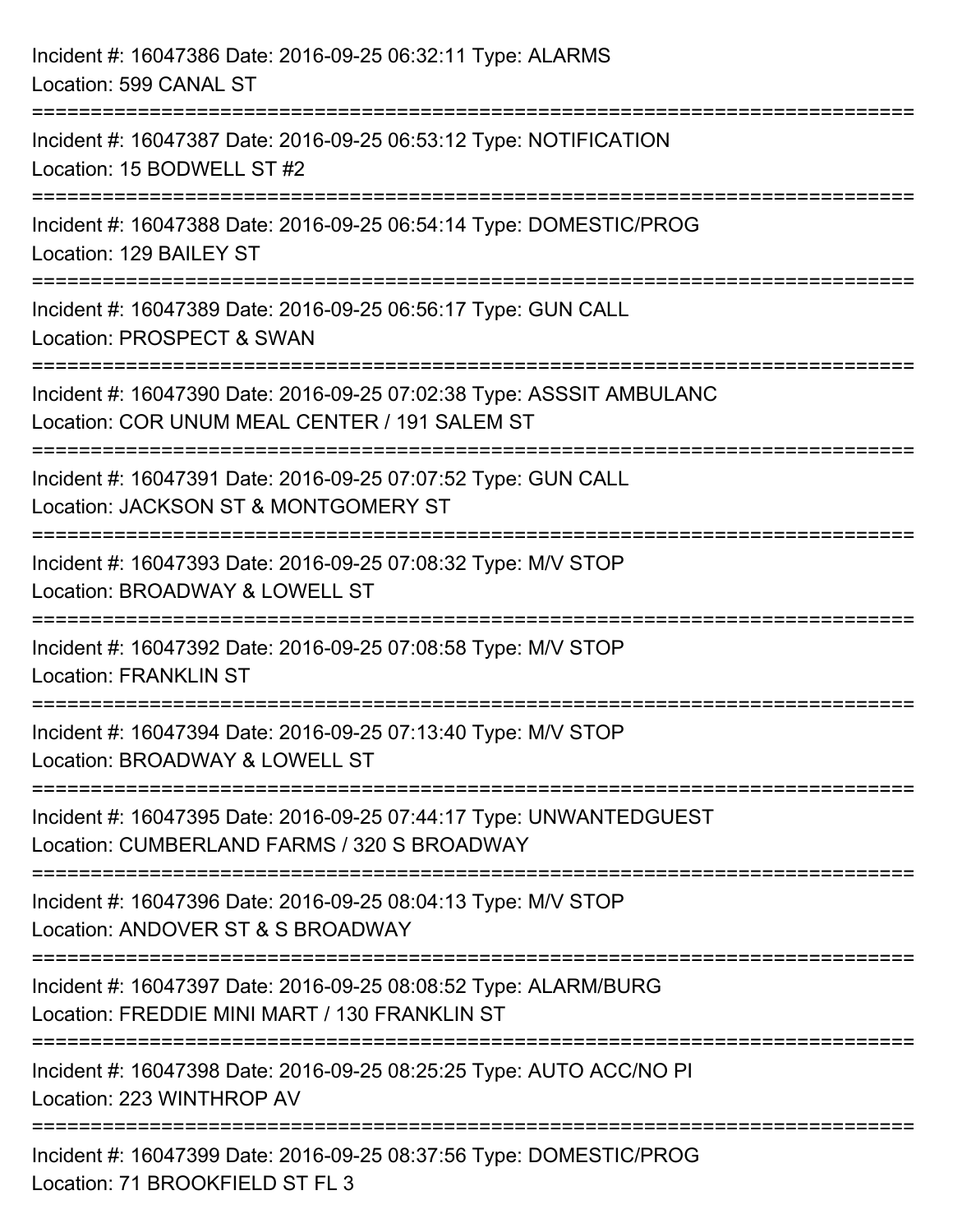| Incident #: 16047400 Date: 2016-09-25 08:58:56 Type: SUS PERS/MV<br><b>Location: EVERETT ST</b>                               |
|-------------------------------------------------------------------------------------------------------------------------------|
| Incident #: 16047401 Date: 2016-09-25 09:00:30 Type: LARCENY/MV/PAST<br>Location: 158 BERNARD AV #1<br>:===================== |
| Incident #: 16047402 Date: 2016-09-25 09:15:44 Type: KEEP PEACE<br>Location: 10 DIAMOND ST #15                                |
| Incident #: 16047403 Date: 2016-09-25 09:17:01 Type: NOISE ORD<br>Location: 16 KENDALL ST                                     |
| Incident #: 16047404 Date: 2016-09-25 09:17:38 Type: PARK & WALK<br>Location: BRADFORD ST & BROADWAY                          |
| Incident #: 16047405 Date: 2016-09-25 09:23:28 Type: AUTO ACC/PI<br>Location: 2 MUSEUM SQ                                     |
| Incident #: 16047406 Date: 2016-09-25 09:27:09 Type: STOL/MV/PAS<br>Location: BAGEL BOY / 485 S UNION ST                      |
| Incident #: 16047407 Date: 2016-09-25 09:40:49 Type: CK WELL BEING<br>Location: 320 S BROADWAY                                |
| Incident #: 16047408 Date: 2016-09-25 09:41:32 Type: ALARM/BURG<br>Location: CONCORD ELECTRIC SUPPLY / 2 DRACUT ST            |
| Incident #: 16047409 Date: 2016-09-25 09:45:02 Type: MAL DAMAGE<br>Location: 5 CAMELLA TEOLI WY                               |
| Incident #: 16047410 Date: 2016-09-25 09:55:36 Type: ALARM/BURG<br>Location: 10 CORBETT RD                                    |
| Incident #: 16047411 Date: 2016-09-25 10:01:06 Type: INVEST CONT<br>Location: 6 PROSPECT CT                                   |
| Incident #: 16047412 Date: 2016-09-25 10:10:42 Type: ALARM/BURG<br>Location: ELITE LOUNGE / 336 COMMON ST                     |
| Incident #: 16047413 Date: 2016-09-25 10:17:41 Type: STOL/MV/PAS<br>Location: 286 FARNHAM ST                                  |

===========================================================================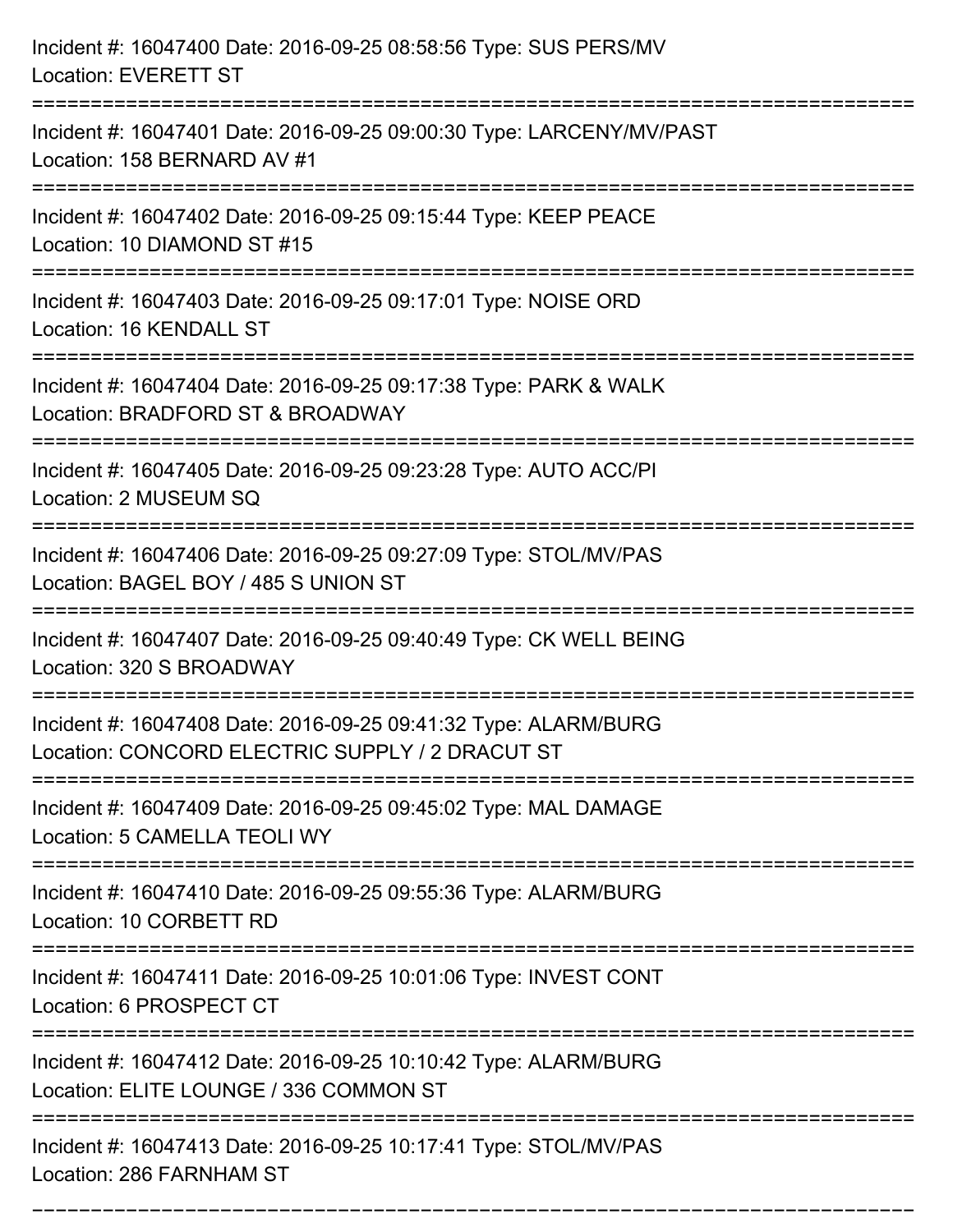| Incident #: 16047414 Date: 2016-09-25 10:19:59 Type: GENERAL SERV<br>Location: 415 RIVERSIDE DR                        |
|------------------------------------------------------------------------------------------------------------------------|
| Incident #: 16047415 Date: 2016-09-25 10:25:24 Type: PARK & WALK<br>Location: BRADFORD ST & BROADWAY                   |
| Incident #: 16047416 Date: 2016-09-25 10:26:59 Type: SUS PERS/MV<br><b>Location: EVERETT ST</b>                        |
| Incident #: 16047417 Date: 2016-09-25 10:40:48 Type: E911 HANGUP<br>Location: 1134 ESSEX ST FL 2ND                     |
| Incident #: 16047418 Date: 2016-09-25 11:03:23 Type: DISTURBANCE<br>Location: 550 BROADWAY #409                        |
| Incident #: 16047419 Date: 2016-09-25 11:08:06 Type: CK WELL BEING<br>Location: 443 ANDOVER ST #10 FL 3                |
| Incident #: 16047420 Date: 2016-09-25 11:21:05 Type: UNKNOWN PROB<br>Location: 17 BERKELEY ST FL 1ST<br>============== |
| Incident #: 16047421 Date: 2016-09-25 11:28:06 Type: LOST PROPERTY<br>Location: BERKELEY ST & JACKSON ST               |
| Incident #: 16047422 Date: 2016-09-25 11:41:03 Type: B&E/MV/PAST<br>Location: 78 BENNINGTON ST                         |
| Incident #: 16047423 Date: 2016-09-25 11:46:05 Type: MEDIC SUPPORT<br>Location: AMESBURY ST & COMMON ST                |
| Incident #: 16047424 Date: 2016-09-25 11:54:21 Type: AUTO ACC/NO PI<br>Location: BROADWAY & LOWELL ST                  |
| Incident #: 16047425 Date: 2016-09-25 12:02:45 Type: STOL/MV/PAS<br>Location: 535 HAMPSHIRE ST                         |
| Incident #: 16047426 Date: 2016-09-25 12:37:43 Type: DOMESTIC/PROG<br>Location: 75 BAILEY ST FL 1                      |
| Incident #: 16047427 Date: 2016-09-25 12:41:17 Type: MV/BLOCKING<br>Location: ABBOTT ST & SHAWSHEEN RD                 |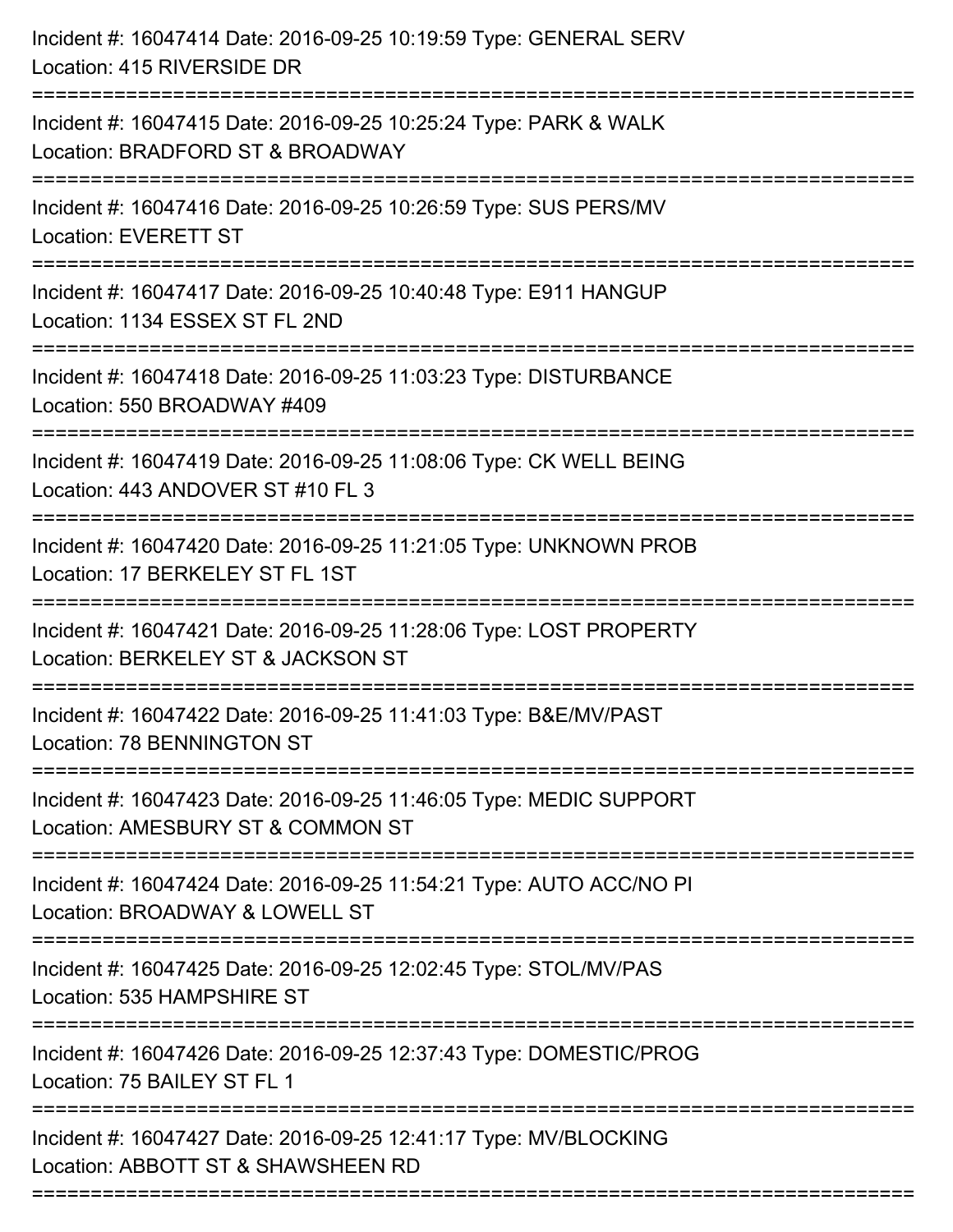Location: 163 BAILEY ST

| Incident #: 16047430 Date: 2016-09-25 13:09:14 Type: THREATS<br>Location: HAVERHILL ST & JACKSON ST                               |
|-----------------------------------------------------------------------------------------------------------------------------------|
| Incident #: 16047429 Date: 2016-09-25 13:10:41 Type: GENERAL SERV<br>Location: HIGH ST & PROSPECT CT                              |
| Incident #: 16047431 Date: 2016-09-25 13:13:27 Type: INVEST CONT<br>Location: 41 STATE ST                                         |
| Incident #: 16047432 Date: 2016-09-25 13:15:20 Type: AUTO ACC/NO PI<br>Location: HAVERHILL ST & LAWRENCE ST                       |
| Incident #: 16047433 Date: 2016-09-25 13:27:48 Type: DOMESTIC/PROG<br>Location: 8 INMAN ST #16                                    |
| ===============================<br>Incident #: 16047434 Date: 2016-09-25 13:31:13 Type: M/V STOP<br>Location: BROADWAY & GREEN ST |
| Incident #: 16047435 Date: 2016-09-25 13:37:37 Type: MV/BLOCKING<br><b>Location: 25 WARREN ST</b>                                 |
| Incident #: 16047436 Date: 2016-09-25 13:37:47 Type: ANIMAL COMPL<br>Location: 330 HAVERHILL ST #BASEMENT                         |
| Incident #: 16047437 Date: 2016-09-25 13:38:57 Type: SUS PERS/MV<br>Location: DAISY ST & HOLLY ST                                 |
| Incident #: 16047438 Date: 2016-09-25 13:41:39 Type: M/V STOP<br>Location: 36 MANCHESTER ST                                       |
| Incident #: 16047439 Date: 2016-09-25 13:42:01 Type: M/V STOP<br>Location: INMAN ST & S BROADWAY                                  |
| Incident #: 16047440 Date: 2016-09-25 13:43:52 Type: HIT & RUN M/V<br>Location: 2 MUSEUM SQ                                       |
| Incident #: 16047441 Date: 2016-09-25 13:44:23 Type: M/V STOP<br>Location: 35 GROTON ST                                           |
|                                                                                                                                   |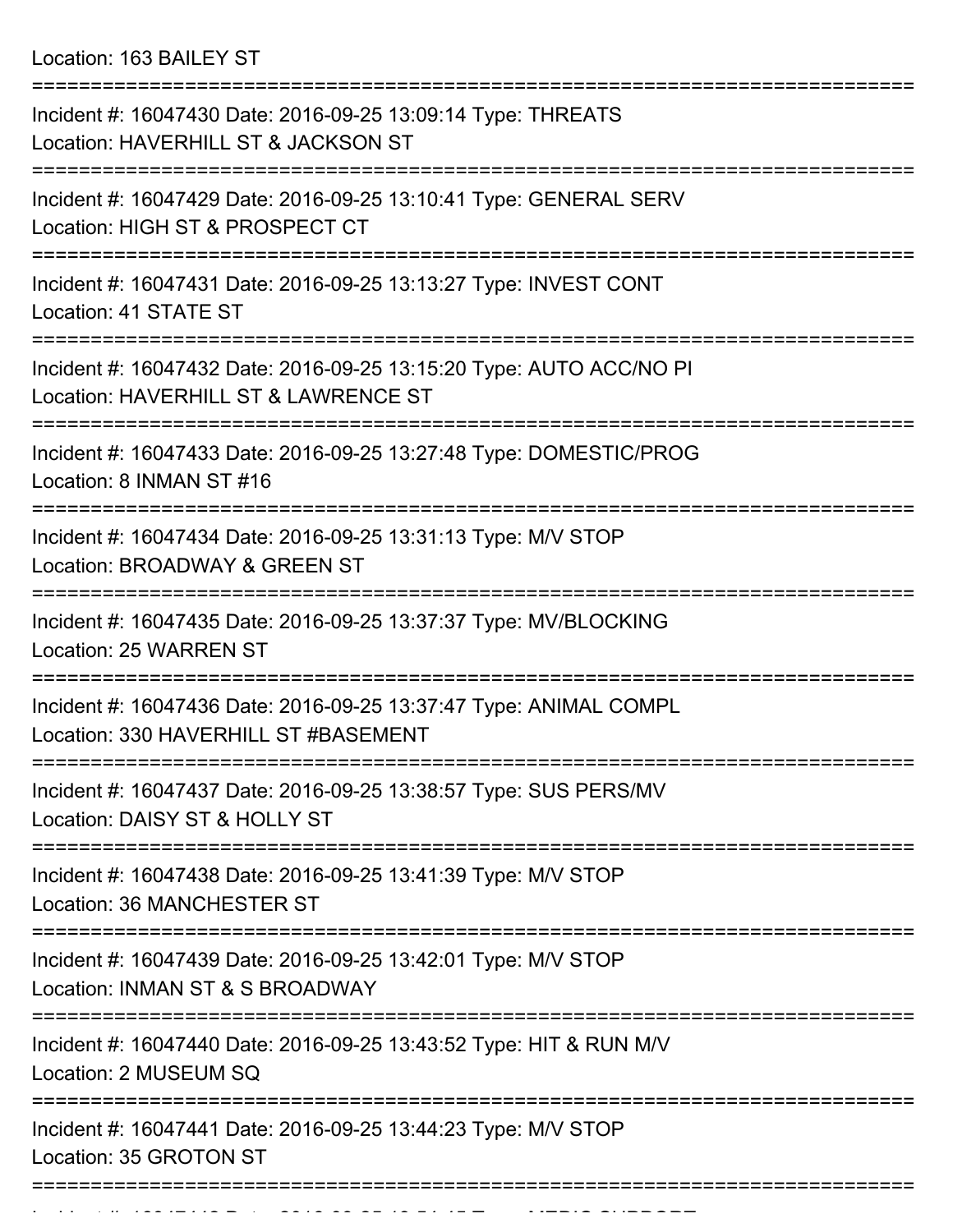Location: 320 S BROADWAY

| Incident #: 16047443 Date: 2016-09-25 14:01:15 Type: CK WELL BEING<br>Location: 16 MARKET ST                    |
|-----------------------------------------------------------------------------------------------------------------|
| Incident #: 16047444 Date: 2016-09-25 14:07:57 Type: M/V STOP<br>Location: HAMPSHIRE ST & LOWELL ST             |
| Incident #: 16047445 Date: 2016-09-25 14:09:18 Type: CK WELL BEING<br>Location: IMAGINE THAT / 354 MERRIMACK ST |
| Incident #: 16047446 Date: 2016-09-25 14:12:28 Type: CLOSE STREET<br>Location: BROADWAY & METHUEN ST            |
| Incident #: 16047447 Date: 2016-09-25 14:17:14 Type: M/V STOP<br>Location: E HAVERHILL ST & OAK ST              |
| Incident #: 16047448 Date: 2016-09-25 14:38:16 Type: ALARM/BURG<br>Location: 77 WINTHROP AV                     |
| Incident #: 16047449 Date: 2016-09-25 14:39:42 Type: TOW OF M/V<br>Location: HAMPSHIRE ST & METHUEN ST          |
| Incident #: 16047450 Date: 2016-09-25 14:42:07 Type: M/V STOP<br>Location: E HAVERHILL ST & HAVERHILL ST        |
| Incident #: 16047451 Date: 2016-09-25 14:44:50 Type: AUTO ACC/NO PI<br>Location: GARDEN ST & UNION ST           |
| Incident #: 16047452 Date: 2016-09-25 14:56:12 Type: M/V STOP<br>Location: LAWRENCE ST & MAPLE ST               |
| Incident #: 16047453 Date: 2016-09-25 14:56:18 Type: MAL DAMAGE<br>Location: CVS PHARMACY / 266 BROADWAY        |
| Incident #: 16047454 Date: 2016-09-25 15:02:24 Type: M/V STOP<br>Location: 90 LOWELL ST                         |
| Incident #: 16047455 Date: 2016-09-25 15:09:25 Type: M/V STOP<br>Location: S UNION ST & SALEM ST                |
|                                                                                                                 |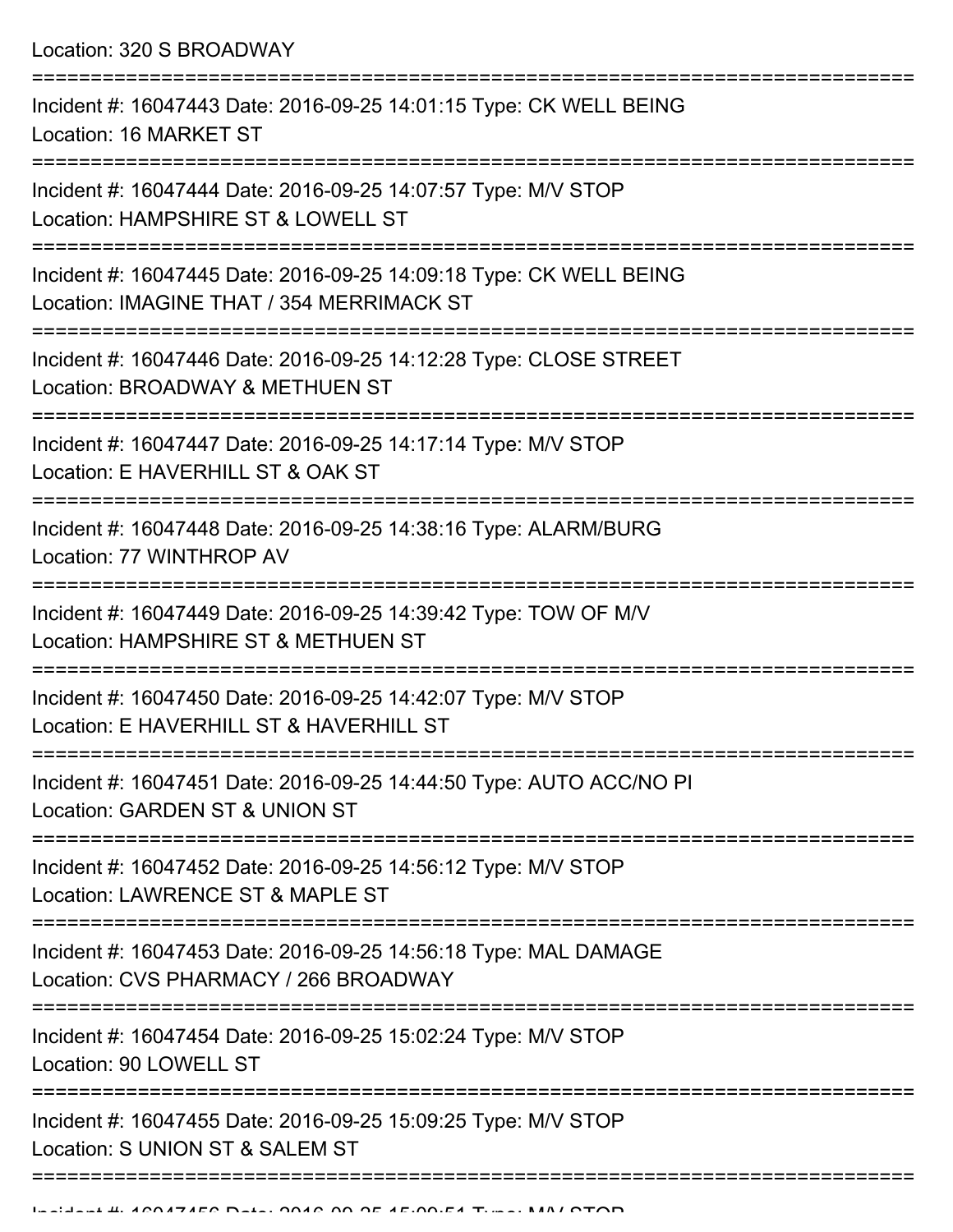| Location: S UNION ST & SALEM ST                                                                                               |
|-------------------------------------------------------------------------------------------------------------------------------|
| Incident #: 16047458 Date: 2016-09-25 15:15:14 Type: LARCENY/PAST<br>Location: ELM ST & NEWBURY ST<br>:====================== |
| Incident #: 16047457 Date: 2016-09-25 15:16:27 Type: ALARMS<br>Location: 250 SALEM ST                                         |
| Incident #: 16047459 Date: 2016-09-25 15:17:24 Type: CK WELL BEING<br><b>Location: CANAL</b>                                  |
| Incident #: 16047460 Date: 2016-09-25 15:25:10 Type: KEEP PEACE<br>Location: WEST ST                                          |
| Incident #: 16047461 Date: 2016-09-25 15:27:04 Type: LARCENY/PAST<br>Location: IMAGINE THAT / 354 MERRIMACK ST                |
| ========================<br>Incident #: 16047462 Date: 2016-09-25 15:30:04 Type: NOISE ORD<br>Location: 18 PLEASANT ST        |
| Incident #: 16047463 Date: 2016-09-25 15:30:53 Type: SHOPLIFTING<br>Location: CVS PHARMACY / 266 BROADWAY                     |
| Incident #: 16047464 Date: 2016-09-25 15:32:24 Type: CK WELL BEING<br>Location: 250 CANAL ST                                  |
| Incident #: 16047465 Date: 2016-09-25 15:35:43 Type: AUTO ACC/NO PI<br><b>Location: MANCHESTER ST</b>                         |
| Incident #: 16047466 Date: 2016-09-25 15:50:54 Type: KEEP PEACE<br>Location: 56 SHATTUCK ST                                   |
| Incident #: 16047467 Date: 2016-09-25 16:00:53 Type: HIT & RUN M/V<br>Location: BEACON ST & DUCKETT AV                        |
| Incident #: 16047468 Date: 2016-09-25 16:17:55 Type: ALARM/BURG<br>Location: 487 ANDOVER ST                                   |
| Incident #: 16047469 Date: 2016-09-25 16:36:53 Type: DISTURBANCE<br>Location: JACKSON ST & OAK ST                             |
| $Inoidont + 16017170$ Dete: 2016 00 25 $16:11:20$ Type: $FICUT$                                                               |

Incident #: 16047470 Date: 2016-09-25 16:44:29 Type: FIGHT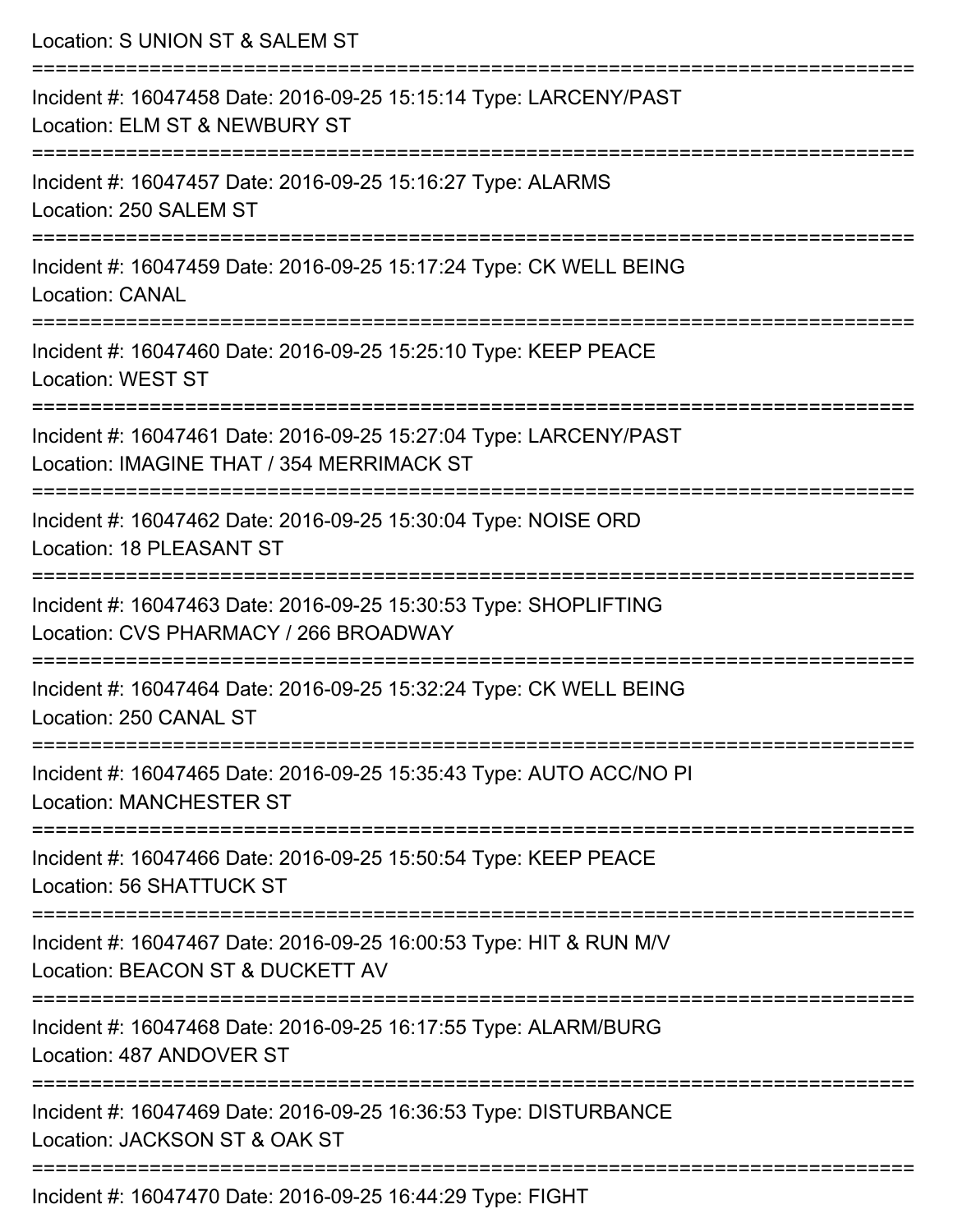| Incident #: 16047471 Date: 2016-09-25 16:49:34 Type: WARRANT SERVE<br>Location: 105 JACKSON ST                         |
|------------------------------------------------------------------------------------------------------------------------|
| Incident #: 16047472 Date: 2016-09-25 16:56:36 Type: GENERAL SERV<br>Location: ELKS LODGE / 652 ANDOVER ST             |
| Incident #: 16047473 Date: 2016-09-25 17:15:05 Type: DOMESTIC/PAST<br>Location: 17 KENDALL ST FL 3                     |
| Incident #: 16047474 Date: 2016-09-25 17:19:14 Type: CK WELL BEING<br>Location: 39 FALMOUTH ST FL 3<br>--------------  |
| Incident #: 16047475 Date: 2016-09-25 17:24:32 Type: GENERAL SERV<br>Location: COMMONWEALTH MOTORS / 6 COMMONWEALTH DR |
| Incident #: 16047476 Date: 2016-09-25 17:27:23 Type: B&E/PAST<br>Location: 350 HAVERHILL ST #2                         |
| Incident #: 16047477 Date: 2016-09-25 17:29:45 Type: SUS PERS/MV<br>Location: 1 ASH ST                                 |
| Incident #: 16047478 Date: 2016-09-25 17:39:31 Type: ALARM/BURG<br>Location: LORENZO BUILDING / 599 CANAL ST           |
| Incident #: 16047480 Date: 2016-09-25 17:41:42 Type: SUS PERS/MV<br>Location: 30 CAMELLA TEOLI WY                      |
| Incident #: 16047481 Date: 2016-09-25 17:55:58 Type: FIRE<br>Location: BENNINGTON ST & FERN ST                         |
| Incident #: 16047482 Date: 2016-09-25 18:00:55 Type: DISTURBANCE<br>Location: 138 FRANKLIN ST                          |
| Incident #: 16047483 Date: 2016-09-25 18:06:13 Type: CK WELL BEING<br>Location: 77 S UNION ST                          |
| Incident #: 16047484 Date: 2016-09-25 18:14:33 Type: NOTIFICATION<br>Location: 66 E HAVERHILL ST #1                    |
| Incident #: 16047485 Date: 2016-09-25 18:14:41 Type: DISTURBANCE                                                       |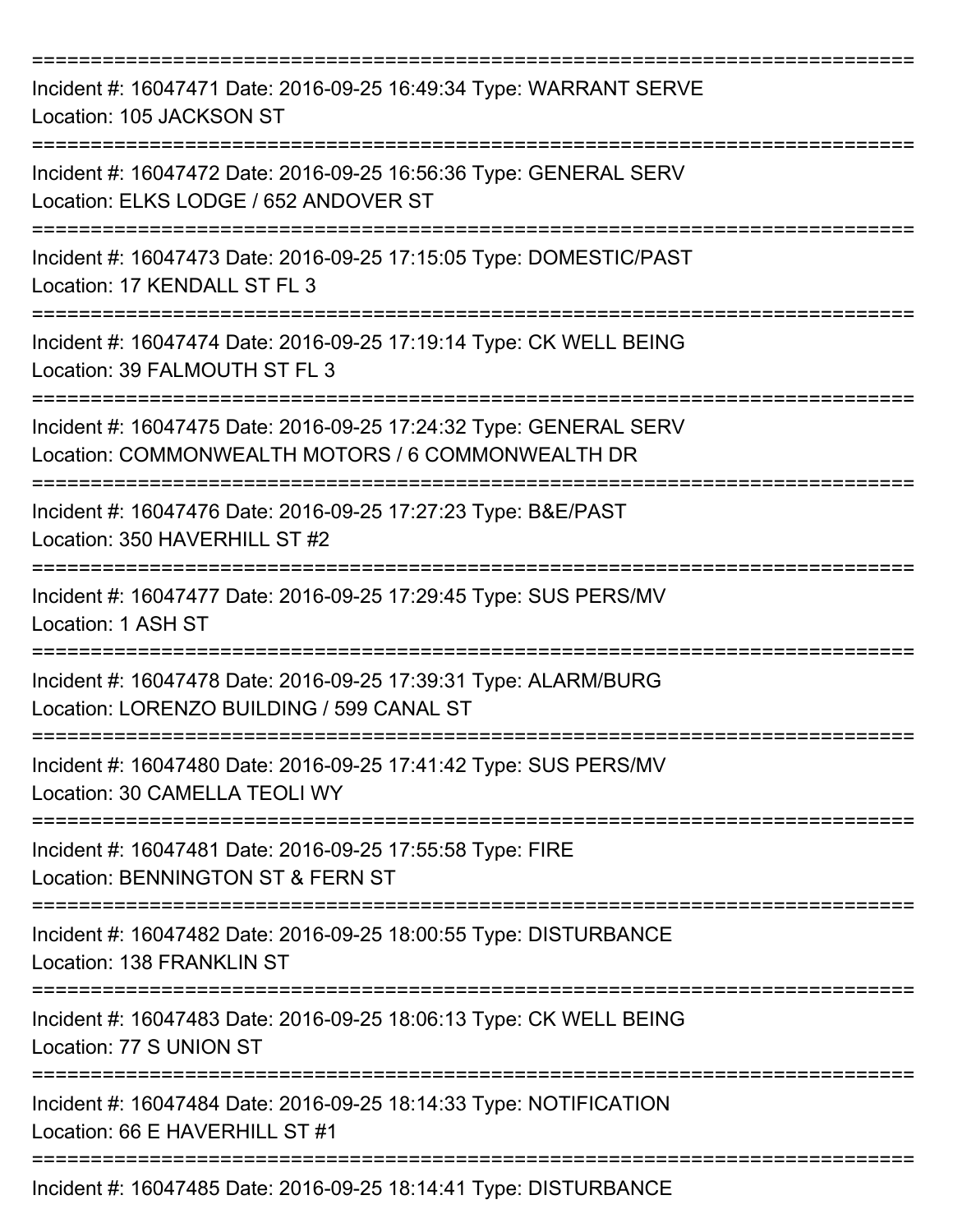| Incident #: 16047486 Date: 2016-09-25 18:22:34 Type: ALARM/BURG<br>Location: 300 HAMPSHIRE ST           |
|---------------------------------------------------------------------------------------------------------|
| Incident #: 16047487 Date: 2016-09-25 18:38:02 Type: MEDIC SUPPORT<br>Location: 600 BROADWAY #123 FL 1  |
| Incident #: 16047488 Date: 2016-09-25 18:39:58 Type: TRESPASSING<br>Location: 78 HOLLY ST               |
| Incident #: 16047489 Date: 2016-09-25 18:44:40 Type: DISTURBANCE<br>Location: 76 BUTLER ST              |
| Incident #: 16047490 Date: 2016-09-25 18:48:24 Type: SUS PERS/MV<br>Location: ANDOVER ST & PARKER ST    |
| Incident #: 16047491 Date: 2016-09-25 18:54:29 Type: GENERAL SERV<br>Location: 139 MAY ST               |
| Incident #: 16047492 Date: 2016-09-25 19:01:49 Type: ALARM/BURG<br>Location: EBLEN STORE / 490 ESSEX ST |
| Incident #: 16047493 Date: 2016-09-25 19:06:48 Type: MV/BLOCKING<br>Location: 115 BUNKERHILL ST         |
| Incident #: 16047494 Date: 2016-09-25 19:10:11 Type: DISTURBANCE<br>Location: 10 DIAMOND ST #15         |
| Incident #: 16047495 Date: 2016-09-25 19:11:34 Type: KEEP PEACE<br>Location: 550 BROADWAY               |
| Incident #: 16047496 Date: 2016-09-25 19:22:42 Type: FIGHT<br>Location: ALDER ST & POPLAR ST            |
| Incident #: 16047498 Date: 2016-09-25 19:37:21 Type: ALARM/BURG<br>Location: 85 BAY STATE RD #11-12     |
| Incident #: 16047497 Date: 2016-09-25 19:37:37 Type: NOISE ORD<br>Location: 81 BROOK ST                 |
| Incident #: 16047499 Date: 2016-09-25 19:39:04 Type: GUN CALL                                           |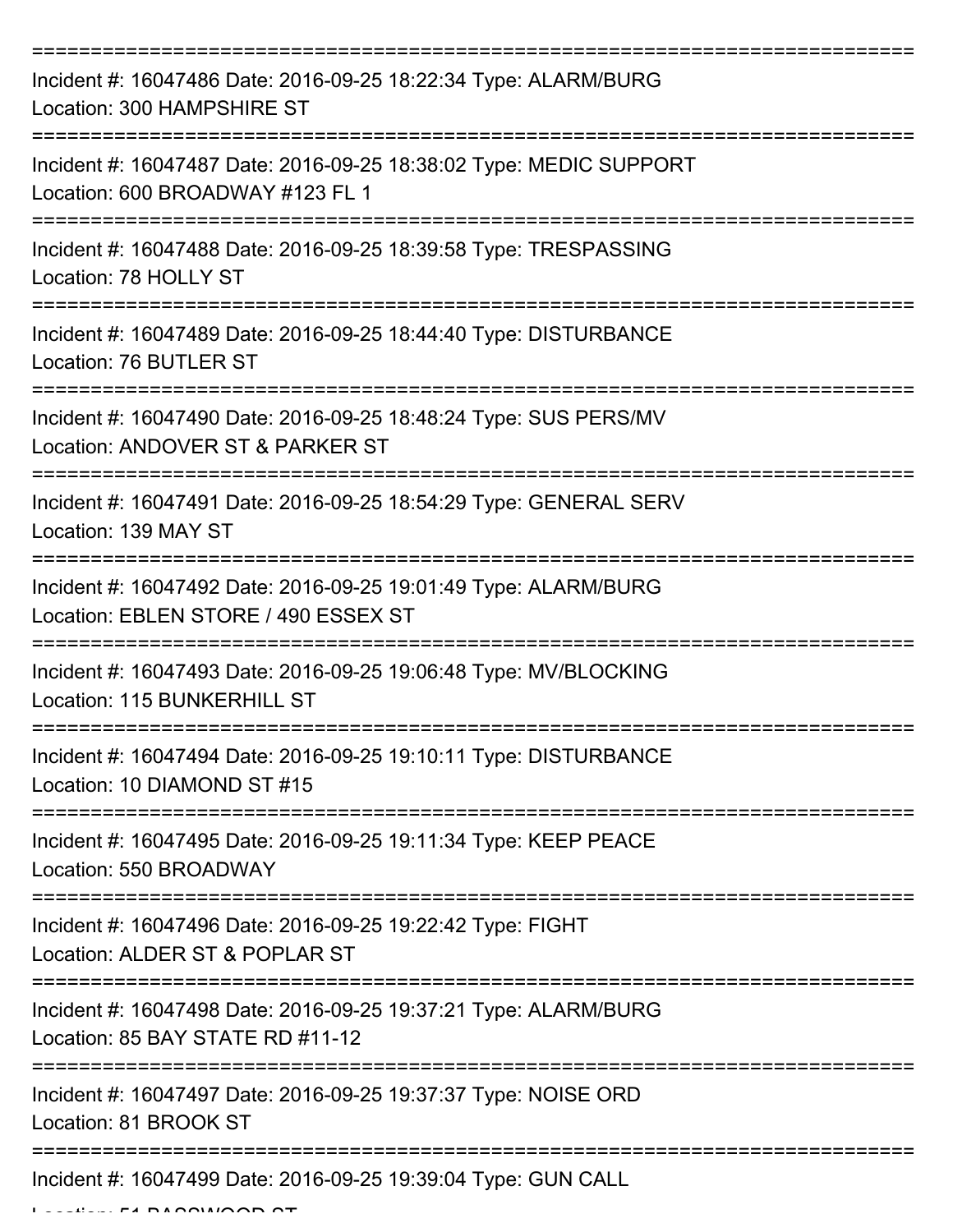| Incident #: 16047500 Date: 2016-09-25 19:40:48 Type: NOISE ORD<br>Location: 128 ABBOTT ST           |
|-----------------------------------------------------------------------------------------------------|
| Incident #: 16047501 Date: 2016-09-25 20:03:15 Type: KEEP PEACE<br>Location: 13 SAUNDERS ST         |
| Incident #: 16047502 Date: 2016-09-25 20:29:05 Type: MAL DAMAGE<br>Location: 55 KNOX ST             |
| Incident #: 16047504 Date: 2016-09-25 20:43:06 Type: DOMESTIC/PAST<br>Location: 24 CHARDON ST       |
| Incident #: 16047503 Date: 2016-09-25 20:43:27 Type: DOMESTIC/PAST<br>Location: 200 PARKER ST       |
| Incident #: 16047505 Date: 2016-09-25 20:55:40 Type: MAL DAMAGE<br>Location: 10 B CARMELA TEOLI WAY |
| Incident #: 16047506 Date: 2016-09-25 21:06:21 Type: DRUG OVERDOSE<br>Location: 109 LAWRENCE ST     |
| Incident #: 16047507 Date: 2016-09-25 21:08:44 Type: KEEP PEACE<br>Location: 888 ESSEX ST           |
| Incident #: 16047508 Date: 2016-09-25 21:12:18 Type: ALARM/BURG<br>Location: 134 BYRON AV           |
| Incident #: 16047509 Date: 2016-09-25 21:22:48 Type: NOISE ORD<br>Location: TREMONT ST & WEST ST    |
| Incident #: 16047510 Date: 2016-09-25 21:53:05 Type: MAL DAMAGE<br>Location: 33 WASHINGTON ST       |
| Incident #: 16047511 Date: 2016-09-25 22:37:10 Type: M/V STOP<br>Location: BROADWAY & LOWELL ST     |
| Incident #: 16047513 Date: 2016-09-25 22:43:48 Type: SUS PERS/MV<br>Location: 405 HAVERHILL ST      |
| Incident #: 16047512 Date: 2016-09-25 22:44:19 Type: NOISE ORD                                      |

Location: HAFFNED'S CAS STATION / 60 DADKED ST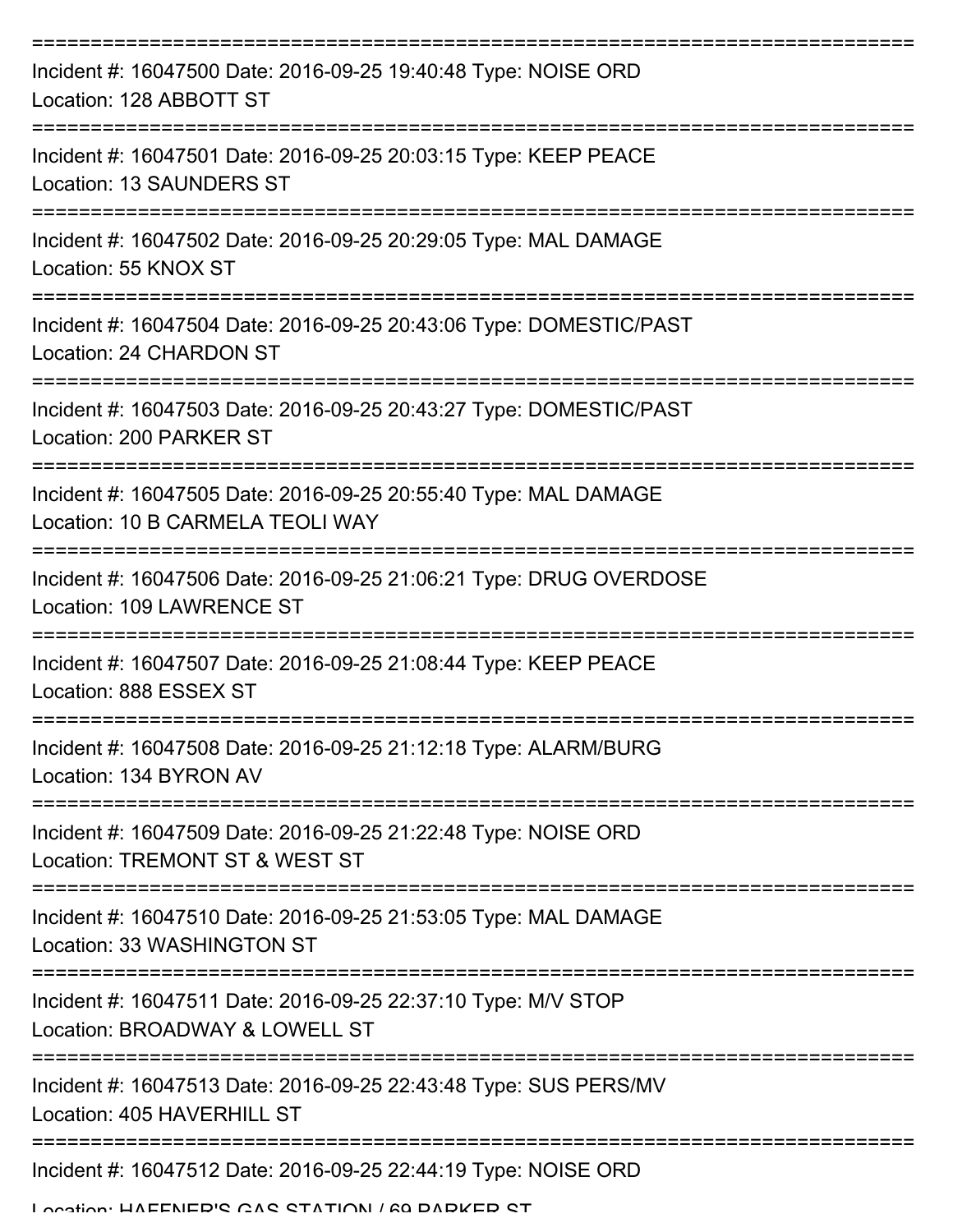| Incident #: 16047514 Date: 2016-09-25 22:52:05 Type: 911 HANG UP<br>Location: 37 CAMELLA TEOLI WY                                |
|----------------------------------------------------------------------------------------------------------------------------------|
| Incident #: 16047515 Date: 2016-09-25 22:53:48 Type: M/V STOP<br>Location: BROADWAY & LOWELL ST                                  |
| Incident #: 16047516 Date: 2016-09-25 22:54:18 Type: NOISE ORD<br>Location: 44 KNOX ST                                           |
| Incident #: 16047517 Date: 2016-09-25 22:57:18 Type: ALARM/BURG<br>Location: 119 TRENTON ST                                      |
| Incident #: 16047518 Date: 2016-09-25 23:00:55 Type: M/V STOP<br>Location: AMESBURY ST & METHUEN ST                              |
| Incident #: 16047519 Date: 2016-09-25 23:05:22 Type: FIGHT<br>Location: LAWRENCE ST & PARK ST                                    |
| Incident #: 16047520 Date: 2016-09-25 23:10:29 Type: ALARM/BURG<br>Location: 490 ESSEX ST                                        |
| Incident #: 16047521 Date: 2016-09-25 23:12:14 Type: SUS PERS/MV<br>Location: 295 COMMON ST                                      |
| :=========================<br>Incident #: 16047522 Date: 2016-09-25 23:14:29 Type: M/V STOP<br>Location: COMMON ST & LAWRENCE ST |
| Incident #: 16047523 Date: 2016-09-25 23:16:53 Type: M/V STOP<br>Location: ESSEX ST & NEWBURY ST                                 |
| Incident #: 16047524 Date: 2016-09-25 23:18:26 Type: M/V STOP<br>Location: 205 BROADWAY                                          |
| Incident #: 16047525 Date: 2016-09-25 23:19:05 Type: M/V STOP<br>Location: EASTON ST & S BROADWAY                                |
| Incident #: 16047527 Date: 2016-09-25 23:34:26 Type: MEDIC SUPPORT<br>Location: 295 COMMON ST                                    |
| Incident #: 16047526 Date: 2016-09-25 23:34:39 Type: M/V STOP<br>Location: HAMPSHIRE ST & LOWELL ST                              |